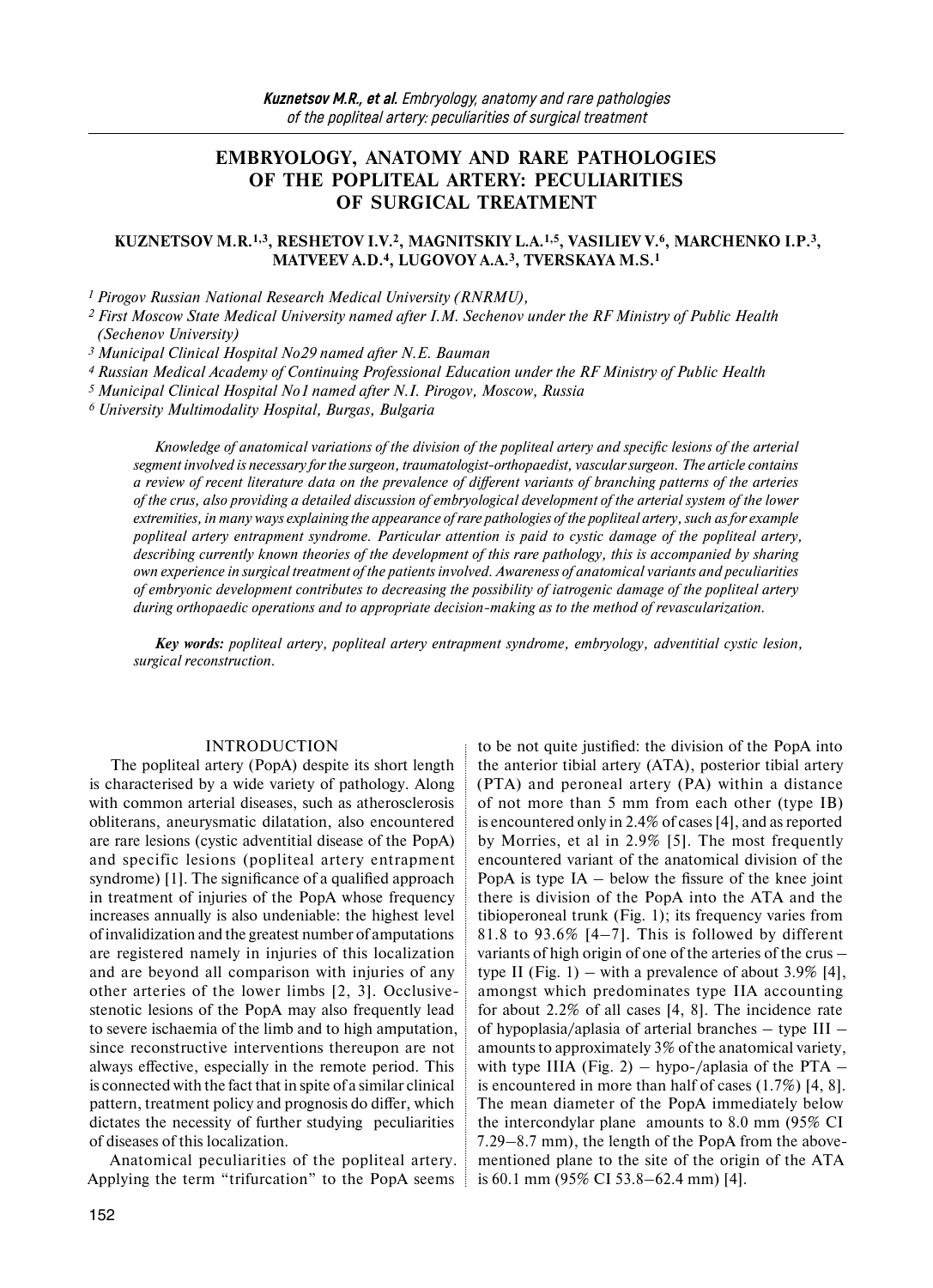

Fig. 2. Anatomical variations of the popliteal artery (type III)



Fig. 3. Embryology of the popliteal artery

The PopA is divided into three segments defined as follows: segment  $P1$  – extending from the Hunter canal through the intercondylar space to the proximal edge of the patella (it is considered as the most mobile region in connection with which this portion is also referred to as dynamic); segment P2 – from the proximal edge of the patella to the central region (from this portion originates the vascular network of the knee joint in connection with which it is also called collateral) and segment P3 – from the centre of the knee joint to the site of the origin of the ATA [9, 10]. However, this classification was developed in terms of static anatomy. Currently, a series of studies are under way on examining the PopA during movement, forming a conception of dynamic anatomy. For this purpose, conventional arteriography is followed by examining the PopA in bending of the lower limb in the knee joint [11]. Additionally the following definitions were introduced: a hinge point (HP) – the first bend of the PopA at an acute angle relative to the femoral bone, detected on bending of the limb in the knee joint; accessory flexions – any other bends of the PopA. Based thereupon, segments of the PopA were singled out above and below the «hinge point», with no HPs observed at the level of the knee joint line [12].

Embryology of the popliteal artery. The popliteal artery differs fundamentally from other arteries of the lower limbs by its embryological development, which predetermines propensity forspecific pathologies. Lower limb arteries develop from two different arterial basins: sciatic (or axial) basin and the basin of the external iliac artery [1]. Both systems originate from the primitive iliac artery supplying blood to the caudal portion of the embryo and formed resulting from uniting the umbilical artery with the proximal portion of the fifth lumbar dorsal intersegmental arteries [13]. The sciatic artery is formed on day 30 of intrauterine development when the embryo is 5–6 cm long. It is located parallel to the sciatic nerve and descends in a group of posterior flexors of a lower limb passing in the area of the knee between the tibial bone and popliteal muscle [14]. By day 32 of development, with the embryo's length measuring 8 mm, there forms the second arterial system – the external iliac artery passing through a group of ventral flexors of the limb and giving rise to the femoral artery. At 42 days of intrauterine life, when the length of the embryo amounts to 14 mm, there develops the superior communicating branch (ramus communicans superius), joining the femoral artery with the proximal segment of the axial artery through the abductor hiatus [15]. In turn, the sciatic artery is divided into three segments: proximal (above the anastomosis with the femoral artery), deep, and distal (below the level of the popliteal muscle). During the next week of embryonic development, the proximal component of the axial artery gives rise to a branch that runs superficial to the popliteus muscle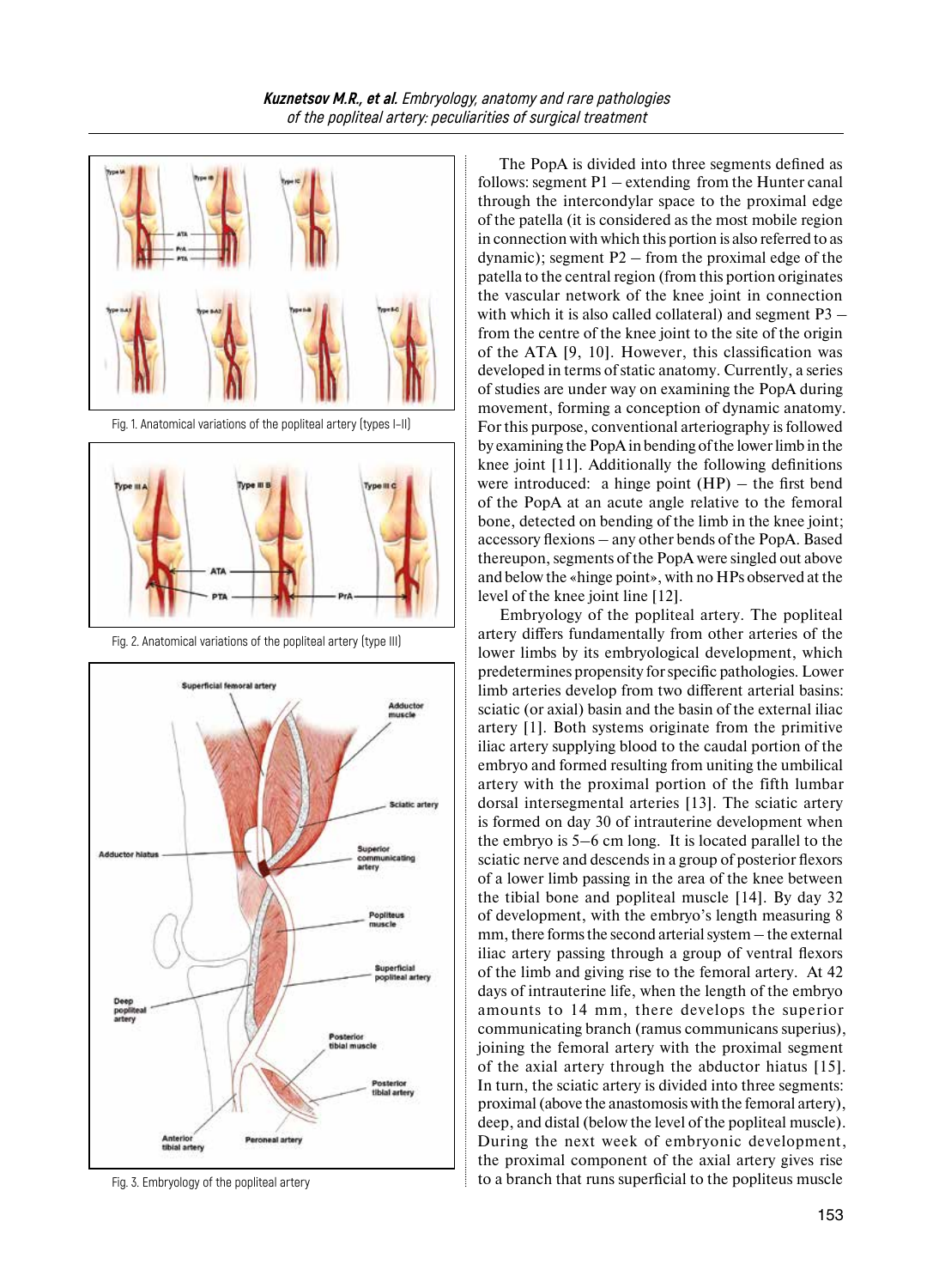and joins with the distal segment of the axial artery [16]. With time, the deep segment of the axial artery involutes. Thus, the fully developed popliteal artery results from the fusion of several arterial elements: the superior communicating branch, part of the sciatic artery and the superficial PopA (Fig. 3).

Initially, both heads of the gastrocnemius muscle originate from the proximal tibia, uniting into a single bundle in the middle third of the crus and going distal to the calcaneal bone. With development, they migrate cranially along the femur to different extents. The final position of the medial head of the gastrocnemius muscle is more proximal to that of the lateral head and immediately caudal to the adductor hiatus, with the popliteal artery lying immediately lateral. [13, 14]. These dynamic processes of muscle and arterial development create the potential for various nonatherosclerotic pathologies of the region concerned.

### *Clinical case reports*

Below are examples of two patients diagnosed as having cystic adventitial disease of the PopA and popliteal artery entrapment syndrome.

A 40-year-old man was admitted to the department with complaints of pain in the right lower limb while walking a distance up to 300 m, chilliness of the right foot. He stated that the pain began for the first time after intensive sports exercises 6 months prior to admission (he had had a sports injury in the area of the right knee joint). Ultrasonographic duplex scanning (USDS) in the area of the right PopA revealed an unechogenic vesicular formation sized 1.8×1.7×3.7 cm, with no vessel's lumen in its projection detected. The findings of computed tomography (CT) demonstrated segmental occlusion of the PopA with good condition of the outflow pathways. No evidence of atherosclerotic lesions of the lower limbs was revealed.

During the operation, with the patient lying in the prone position, through a posterior approach to the PopA we exposed and resected the PopA's portion

with cystic adventitial damage (Fig. 4, a, b). We carried out prosthetic repair of the PopA with a synthetic material (polytetrafluoroethylene) with the formation of an end-to-end anastomosis (for lack of an autovein available because of prior phlebectomy on both lower limbs). The postoperative period turned out uneventful, with the arteries of the foot showing major blood flow. Histological examination of the excised portion demonstrated a cystic adventitial lesion, with an unusual finding consisting in the presence of incompetent valvular apparatus of the vein in the lumen of the cyst (Fig. 4, c). At 12 months after the operation control CT arteriography demonstrated that the vascular graft was patent, with neither evidence of chronic ischaemia of the right lower limb nor disease relapse.

A 29-year-old woman was admitted to hospital with the following referral diagnosis: "Obliterating atherosclerosis of the lower limb arteries, segmental occlusion of the left popliteal artery". Studying her case history revealed that pain in the left gastrocnemius muscle during physical load had first appeared 4 years before hospitalization, and within the past 12 months the symptoms of the disease were joined by intermittent claudication. At admission, the distance of pain-free walking amounted to 50 m. We initially intended to perform endovascular recanalization of chronic occlusion and balloon dilation of the PopA on the left, but, taking into consideration clinical and anamnestic data (professional daily physical loads – a dance teacher, young age), the woman was suspected of having popliteal artery entrapment syndrome which was then confirmed by the findings of CT arteriography of lower extremities and USDC of lower-limb arteries. The index of regional systolic pressure on the PTA and ATA amounted to 56% on the left and to 111% on the right. The PopA on the left was occluded to the ostium of the medial sural artery, with the rest major arteries found free from pathological changes. The findings of CT arteriography revealed that the PopA was compressed



Fig. 4. Cystic lesion of the popliteal artery in the male patient: a – intraoperative photograph; b – macropreparation; c – micropreparation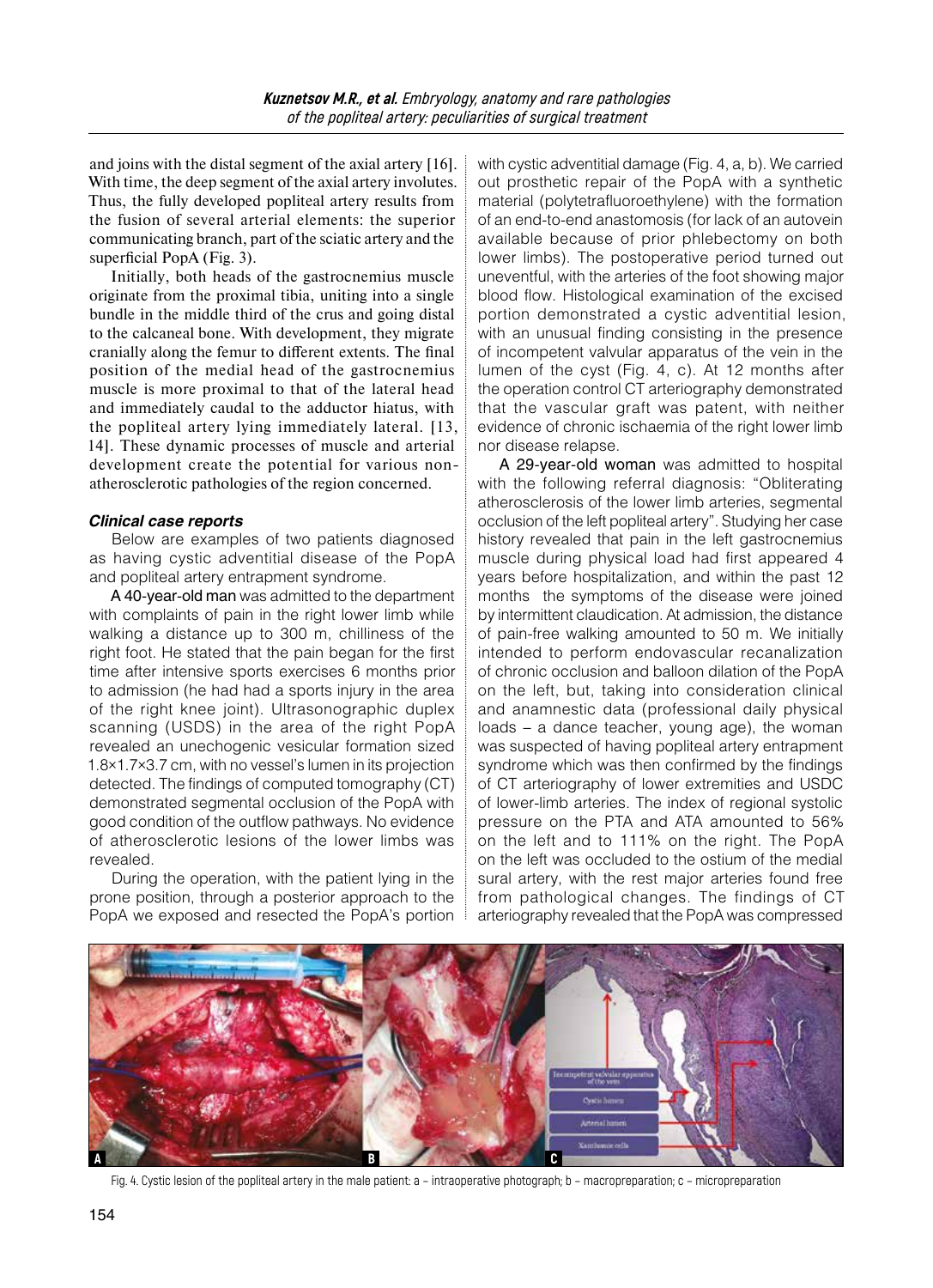

Fig. 5. Computer tomograms (arteriography) of lower limbs of the woman diagnosed with and treated for popliteal artery entrapment syndrome (type III), 3D reconstruction

by the accessory muscle bundle of the medial head of the gastrocnemius muscle, corresponding to Type III lesion (Fig. 5).

Under epidural anaesthesia with the patient lying in the prone position via the posterior S-shaped approach we performed an operation consisting in removal of the compression, lateral autovenous plasty of the left PopA with a patch from the small saphenous vein. The postoperative period turned out uneventful, with no complications. Control USDS revealed positive dynamics: the major blood flow through the PopA and crural arteries restored, the regional systolic pressure index amounted to 108%. The woman was discharged on POD 4 in a satisfactory condition with complete regression of symptoms of chronic arterial insufficiency. Control examination at 24 months after surgery showed no evidence of relapses, presence of pulsation on the PTA and ATA, with walking and physical activities with no limitations.

#### DISCUSSION

Popliteal artery entrapment syndrome (PAES) is an anomalous relationship between the popliteal artery and its surrounding musculotendinous structures. In 1879, T.P.A. Stuart, an Edinburgh medical student, first described an unusual anatomical variant of the popliteal artery which he had dissected from a gangrenous limb [17]. However, the significance of this anomaly was not recognized until 1965 when Hamming and Vink in the Netherlands described the clinical syndrome which is associated with entrapment of the popliteal artery. In their study of 1,200 patients suffering from calf and foot claudication, 12 (1%) were less than 30 years of age and five of these had PAES [18]. The incidence of PAES has been reported to range from 0.17% [19] to 3.5% [20] in a review of 20,000 asymptomatic Greek soldiers and a study of autopsy specimens, respectively, leading the authors to conclude that only a small proportion of cases give rise to symptoms. The concomitant entrapment of the popliteal vein with the artery has been reported in only 7.6% of cases [21]. Approximately 80%

of patients are males younger than 30 years of age [15].

Popliteal artery entrapment syndrome is a congenital abnormality consisting in functional occlusion of the artery due to accretion of the muscle or tendon with the wall of the PopA. This abnormality results from a developmental defect in which the PopA passes medially and beneath the medial head of the gastrocnemius muscle or slides along this muscle, which results in compression of the artery. Rarely, a compressing structure is an abnormal fibrous band of the popliteal muscle, located beneath the medial head of the gastrocnemius muscle.

Currently, six types of PopA compression are singled out:

– type I: the medial head of the gastrocnemius is located normally and arises from the upper posterior portion of the medial femoral condyle, whereas the PopA circumflexes the muscular trunk posteriorly around and medially, forming a loop. Such variant is a consequence of early formation of the PopA relative to the process of migration of the medial head of the gastrocnemius muscle;

– type II: the medial head of the gastrocnemius originates from the lateral portion of the medial femoral condyle or even from the intercondylar space, and the artery islocated medially and beneath it but has a vertical direction, not forming enlarged loops. This variation is possible in early formation of the PopA and arrested migration of the medial head of the gastrocnemius;

– type III: the PopA is compressed by the accessory head – a muscle bundle, being part of the medial head of the gastrocnemius, travelling to the medial/lateral femoral condyle. Hence, the PopA passes between the normal and abnormal parts of the medial head;

– type IV: the PopA is compressed by the deeper located popliteal muscle or fibrous band of similar localization;

– type V: the PopA is "strangulated" together with the popliteal vein. Such case was first described in 1967 by Rich and Hughes. In 1996, Di Marzo reported 35 patients with compression of the popliteal vein, of these, 28 cases had compression of veins alone, and 7 concomitant with the artery;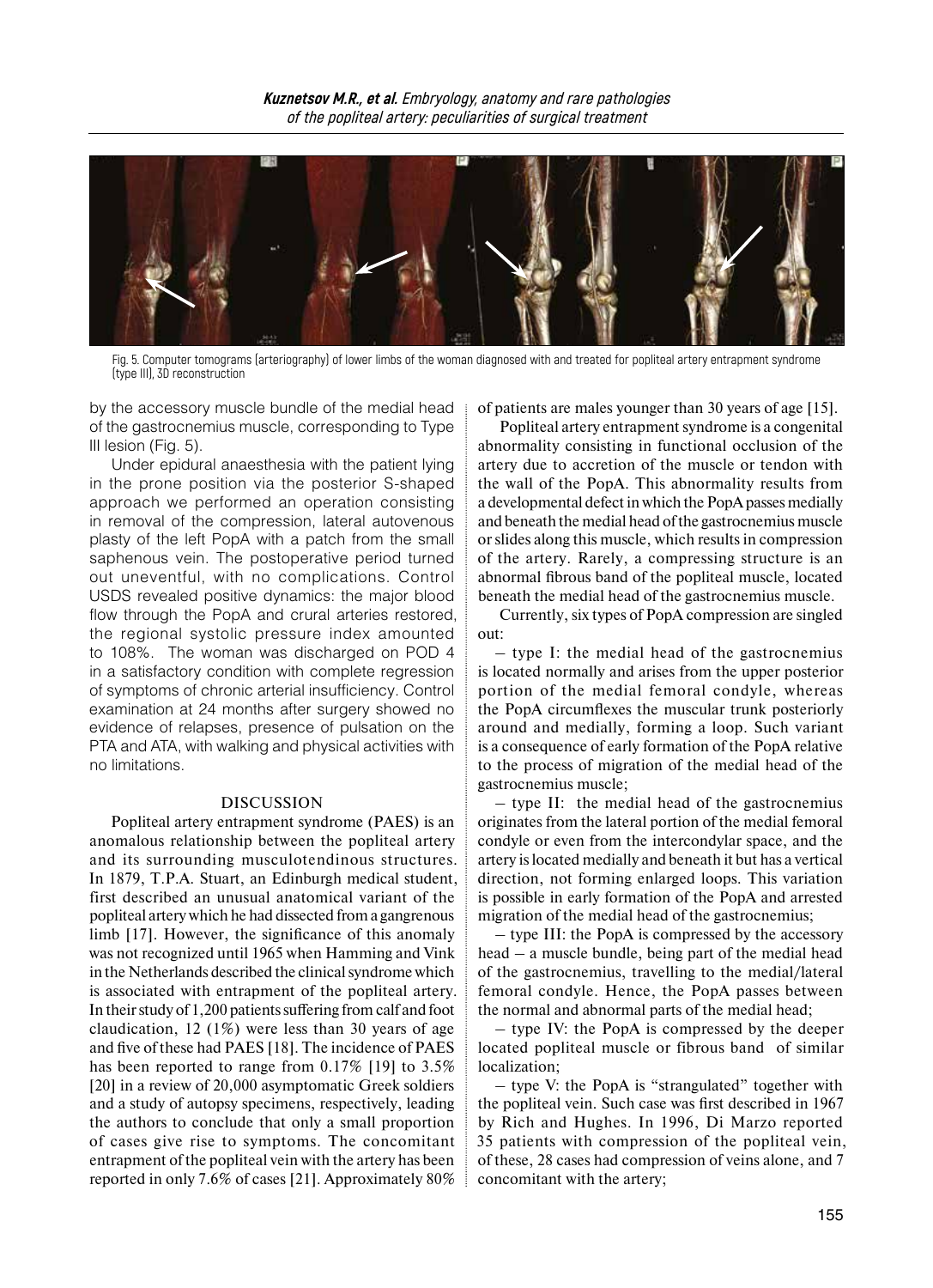– type VI: functional compression of the PopA in its normal anatomical location, occurring in plantar flexion of the foot. This pathology was first described by Levien in 1997. Amongst the most probable causes is hypertrophy of the musculature in the popliteal region in professional athletes.

Compression syndrome is diagnosed by various combinations of the following studies: positional stress test (the patient is asked to perform plantar flexion of the foot while the physician offers resistance and checks the pulse on the arteries ofthe foot), USDS, CT, magnetic resonance imaging (MRI) and direct angiography [22]. The most rational algorithm consists in performing ultrasonographic examination with positional stress test followed by MRI (magnetic field strength from 1.5 to 3 T) in three stages: 1 – determining the relative position of the PopA and surrounding tissues at rest;  $2 -$  study during load (change of dorsiflexion and plantar flexion until the appearance of pain syndrome);  $3 - in$  the position of plantar flexion with administration of contrast medium after the above-described load [23].

Surgical treatment of young patients with no risk factors consists in restoration of the normal anatomical relationships between the muscle and artery in the popliteal fossa [24]. The most preferable isthe projection approach to the PopA with the patient lying in the prone position, which we resorted to. In so doing, early diagnosis and surgical treatment of even asymptomatic lesions appear to yield better results [15].

Adventitial cystic lesion is a rarely encountered nonatherosclerotic occlusive-stenotic disease of the peripheral arteries, characterized by the formation of cysts with colloidal (mucous) content in the adventitial layer [25]. This pathology was first reported by Atkins and Key in 1946, describing cystic degeneration in the iliac artery [26]. Approximately 600 cases have hitherto been described in the literature [27, 28]. Most frequently cystic lesions are encountered in men (with a male-to-female ratio of 4:1) aged 40–50 years (mean age 46 years, range from 5 to 80 years) and predominantly localize in the popliteal segment (although sporadic cases of damage to iliac, axillary, radial, femoral arteries and even veins were reported) [29]. The aetiopathogenesis is uncertain, with four theories being implicated [30]:

• theory of chronic traumatisation according to which daily reflex/extensor loads result in detachment of PopA adventitia from the media, followed by haemorrhage from the vasa vasorum network into the formed cavity and transformation to a cyst under the influence of local enzymes. Relapsing microhemorrhages lead to increased sizes of the cyst, narrowing of the arterial lumen, followed by thrombosis of the vessel involved;

• theory of systemic disorder of collagen metabolism supposes proclivity propensity of tissues to mucinousmyxomatous degeneration. The theory was developed by Linquette, et al in 1967 and based on the results ofhistological study ofskin samples. Its main contradiction is lack of signs of a systemic lesion during long-term follow-up of patients with cystic adventitial degeneration;

• theory of true ganglion (synovial, articular theory) is based on biochemical (content of hyaluronic acid) and histological similarity between the adventitial cyst and ganglion (dropsy of the joint capsule). According to this theory, cysts are formed initially as structures of the synovial capsule of the joint near the arterial wall;

• impairment of embryonic development, consisting in migration of mucine-secreting cells from the mesenchymal tissue of the neighbouring joint into the adventitia. This theory is favoured by a communication between the cyst and joint, found in a large number of cases.

Currently, the most evidence-based is the synovial theory confirmed by a connection of the cyst with the neighbouring joint. Cyst formation begins with a capsular rent that leads to the tracking of synovial fluid along the arterial branch of the respective artery, in case of localization in the popliteal region – along the middle genicular artery. Therefore, Desy and Spinner insist on the importance of performing MRI prior to operation in order to reveal a communication of the adventitial cyst with the cavity of the joint, and that the pathogenetic stage of surgical treatment should consist in ligation of the connection identified [29].

## **CONCLUSION**

Knowledge of anatomical variants of the division of the PopA makes it possible to decrease the probability of iatrogenic vascular injury and to avoid such complications as formation of arteriovenous fistulas, false aneurysms of the PopA after various orthopaedic and vascular operations. It is necessary to remember uncommonly encountered in clinical practice pathologies of the PopA, which in many cases remain undiagnosed preoperatively which may lead to selection of an incorrect surgical policy. In particular, local occlusion of the PopA is usually considered from the point of view of an atherosclerotic process or arteritis and is quite often an impetus for using endovascular methods of treatment, which in these cases are not always preferable. The use of "open" operations in such pathology often consists in performing bypass interventions, which are neither too physiological, whereas a direct approach to the PopA is used in clinical practice rather rarely.

## *Conflict of interest: none declared.*

# ЛИТЕРАТУРА/REFERENCES

1. *Davidovic L.B.* Surgery of the popliteal artery. Edizioni Minerva Medica. 2014.